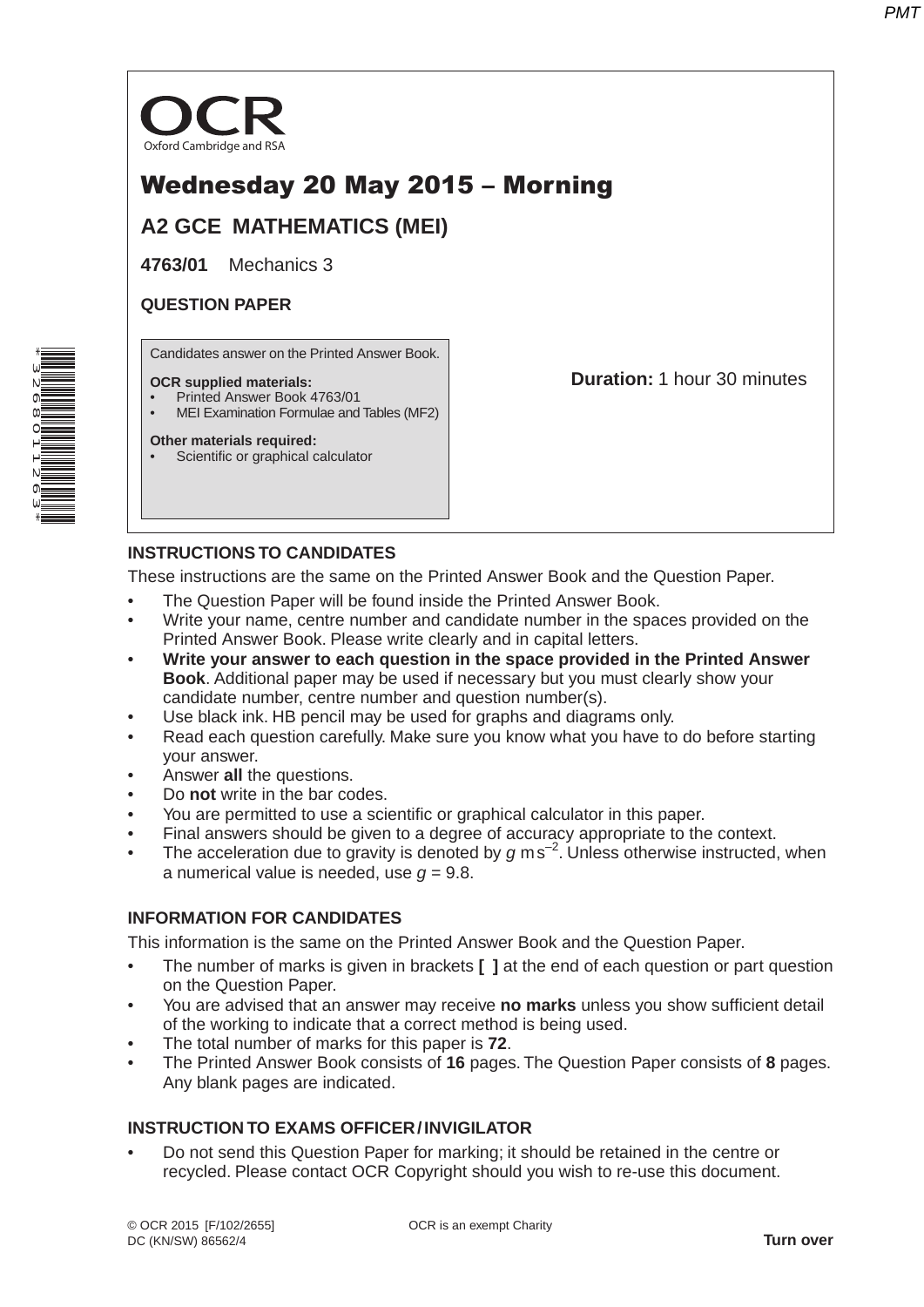**1** (i) Give the dimensions of force, work and power. **[3]** 

The force due to air resistance acting on a car is given by  $\lambda v^2$ , where *v* is the speed and  $\lambda$  is a constant for that car.

**(ii)** Find the dimensions of  $\lambda$ . [2]

The power *P* of the car and its maximum speed *U* are related by the equation  $P = \lambda U^3$ .

*(iii)* Show that this equation is dimensionally consistent. **[2]** 

The time *t* taken for the car to accelerate from speed  $\frac{1}{3}U$  to speed  $\frac{2}{3}U$  is given by  $t = km^{\alpha}P^{\beta}\lambda^{\gamma}$ , where *m* is the mass of the car and *k* is a dimensionless constant.

**(iv)** Find  $\alpha$ ,  $\beta$  and  $\gamma$ . **[4]** 

Car C has mass 800 kg, power 35 kW, maximum speed  $45 \text{ m s}^{-1}$ , and takes 9.18 s to accelerate from  $15 \text{ m s}^{-1}$ to  $30 \,\mathrm{m\,s}^{-1}$ .

- **(v)** Find the value of  $\lambda$  for Car C
	- (*A*) in SI units (based on kilograms, metres and seconds),
	- (*B*) in a system of units based on pounds, miles and hours, given that

1 pound = 0.454 kg, 1 mile = 1609 m, 1 hour = 3600 s. **[3]**

**(vi)** Car D has mass 1250 kg, power 75 kW and maximum speed 54 m s<sup>-1</sup>. Find the time taken for Car D to  $\text{accelerate from } 18 \,\text{m s}^{-1} \text{ to } 36 \,\text{m s}^{-1}.$  [4]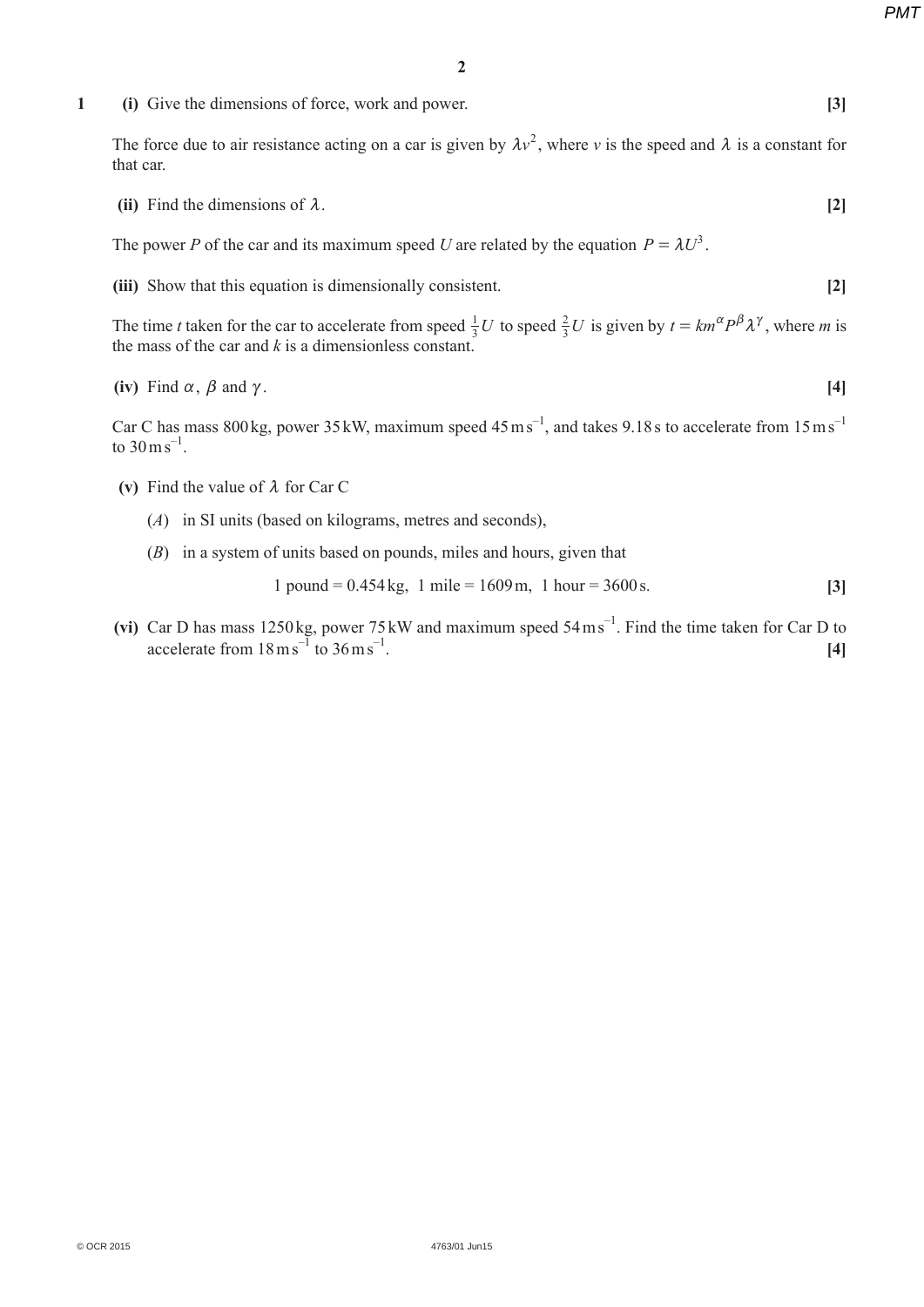**2 (a)**  A particle P of mass *m* is attached to a fixed point O by a light inextensible string of length *a*. P is moving without resistance in a complete vertical circle with centre O and radius *a*. When P is at the highest point of the circle, the tension in the string is  $T_1$ . When OP makes an angle  $\theta$  with the upward vertical, the tension in the string is  $T<sub>2</sub>$ . Show that

$$
T_2 = T_1 + 3mg(1 - \cos\theta).
$$
 [6]

*PMT*

**(b)** The fixed point A is 1.2 m vertically above the fixed point C. A particle Q of mass 0.9 kg is joined to A, to C, and to a particle R of mass 1.5 kg, by three light inextensible strings of lengths 1.3 m, 0.5 m and 1.8 m respectively. The particle Q moves in a horizontal circle with centre C, and R moves in a horizontal circle at the same constant angular speed as Q, in such a way that A, C, Q and R are always coplanar. The string QR makes an angle of 60° with the downward vertical. This situation is shown in Fig. 2.





| (i) Find the tensions in the strings QR and AQ. | $\mathbf{\overline{5}}$ |
|-------------------------------------------------|-------------------------|
| (ii) Find the angular speed of the system.      | $\lceil 3 \rceil$       |
| (iii) Find the tension in the string CQ.        | [4]                     |

#### **Question 3 begins on page 4.**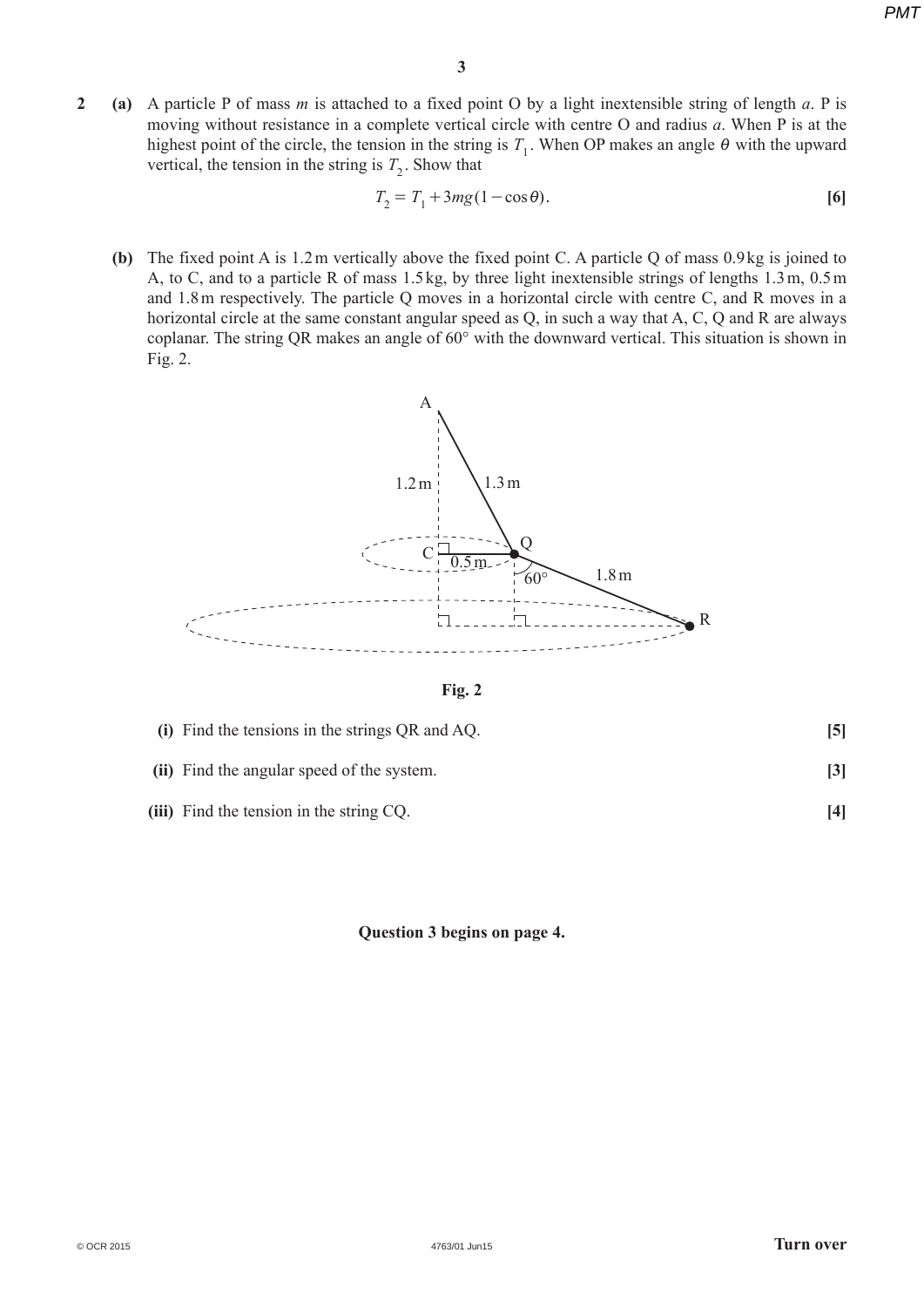**3**  Fig. 3 shows the fixed points A and F which are 9.5 m apart on a smooth horizontal surface and points B and D on the line AF such that  $AB = DF = 3.0$  m. A small block of mass 10.5 kg is joined to A by a light elastic string of natural length 3.0 m and stiffness  $12 \text{ N m}^{-1}$ ; the block is joined to F by a light elastic string of natural length 3.0 m and stiffness  $30 N m^{-1}$ . The block is released from rest at B and then slides along part of the line AF. The block has zero acceleration when it is at a point C, and it comes to instantaneous rest at a point E.





| (i) Find the distance BC.                                                                       | $\left[3\right]$  |
|-------------------------------------------------------------------------------------------------|-------------------|
| At time ts the displacement of the block from C is $x \text{m}$ , measured in the direction AF. |                   |
| (ii) Show that, when the block is between B and D, $\frac{d^2x}{dt^2} = -4x$ .                  | 14                |
| (iii) Find the maximum speed of the block.                                                      | $\mathbf{[2]}$    |
| (iv) Find the distance of the block from C when its speed is $4.8 \text{ m s}^{-1}$ .           | $\lceil 2 \rceil$ |
| (v) Find the time taken for the block to travel from B to D.                                    | $[4]$             |
| (vi) Find the distance DE.                                                                      | $\vert 3 \vert$   |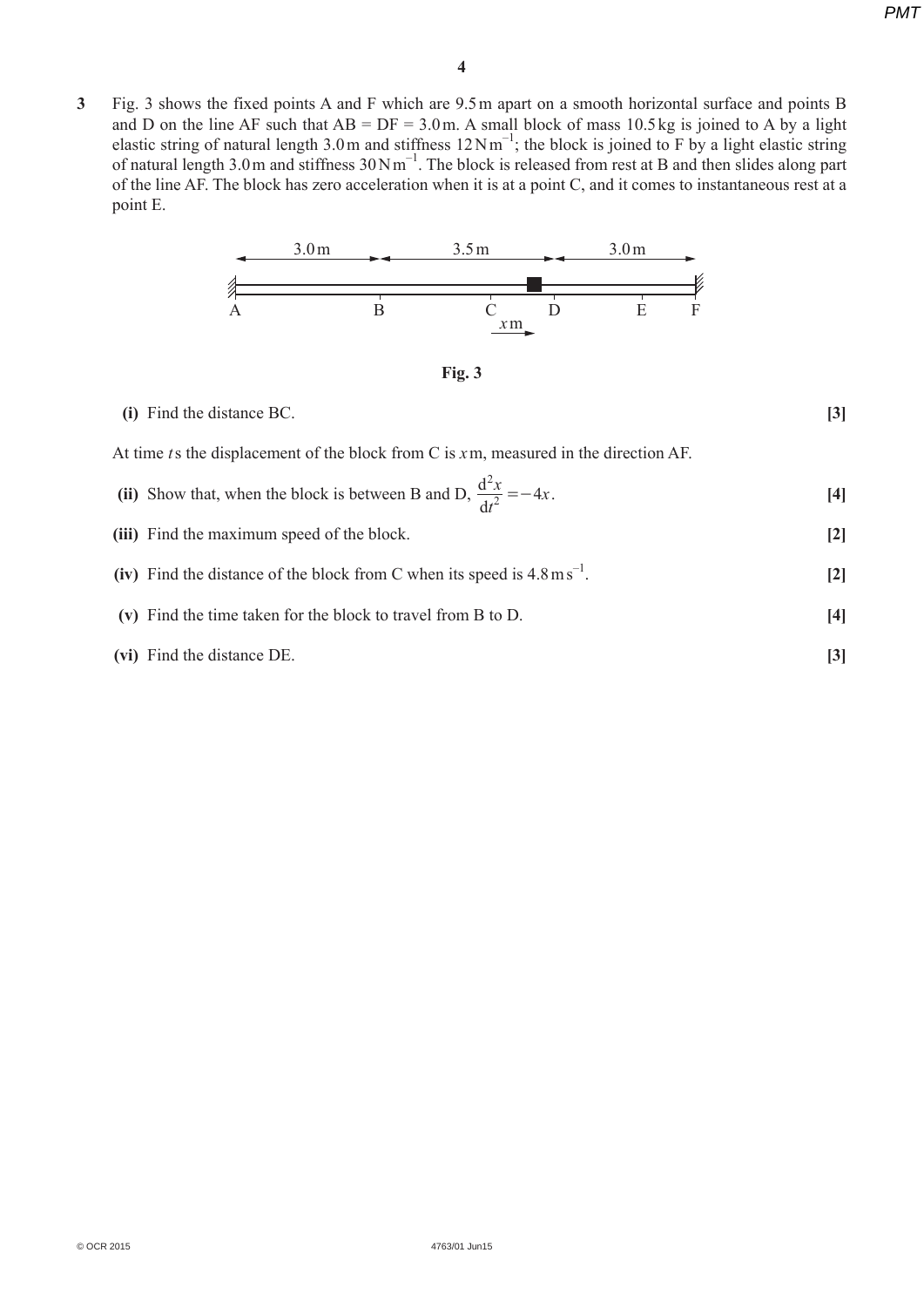- **4** (a) A uniform lamina occupies the region bounded by the *x*-axis and the curve  $y = \frac{x^2(a-x)}{2}$ *a*  $x^2(a-x)$ 2  $=\frac{x^2(a-x)}{2}$  for  $0 \le x \le a$ . Find the coordinates of the centre of mass of this lamina. *a* 
	- **(b)** The region *A* is bounded by the *x*-axis, the *y*-axis, the curve  $y = \sqrt{x^2 + 16}$  and the line  $x = 3$ . The region *B* is bounded by the *y*-axis, the curve  $y = \sqrt{x^2 + 16}$  and the line  $y = 5$ . These regions are shown in Fig. 4.



**Fig. 4**

- **(i)** Find the *x*-coordinate of the centre of mass of the uniform solid of revolution formed when the region *A* is rotated through  $2\pi$  radians about the *x*-axis. **[5]**
- **(ii)** Using your answer to part **(i)**, or otherwise, find the *x*-coordinate of the centre of mass of the uniform solid of revolution formed when the region *B* is rotated through  $2\pi$  radians about the *x*-axis. **[4]**

#### **END OF QUESTION PAPER**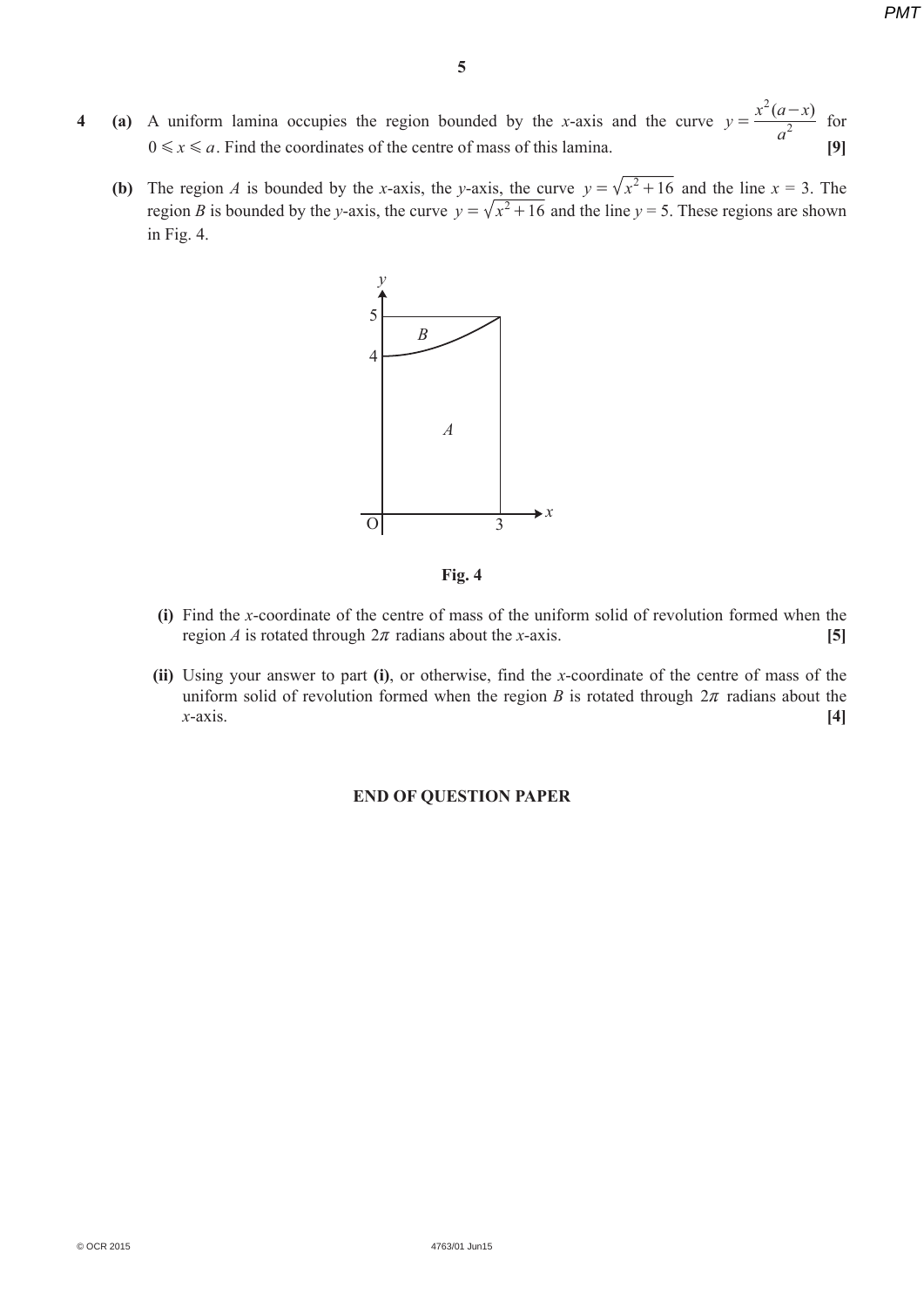### **BLANK PAGE**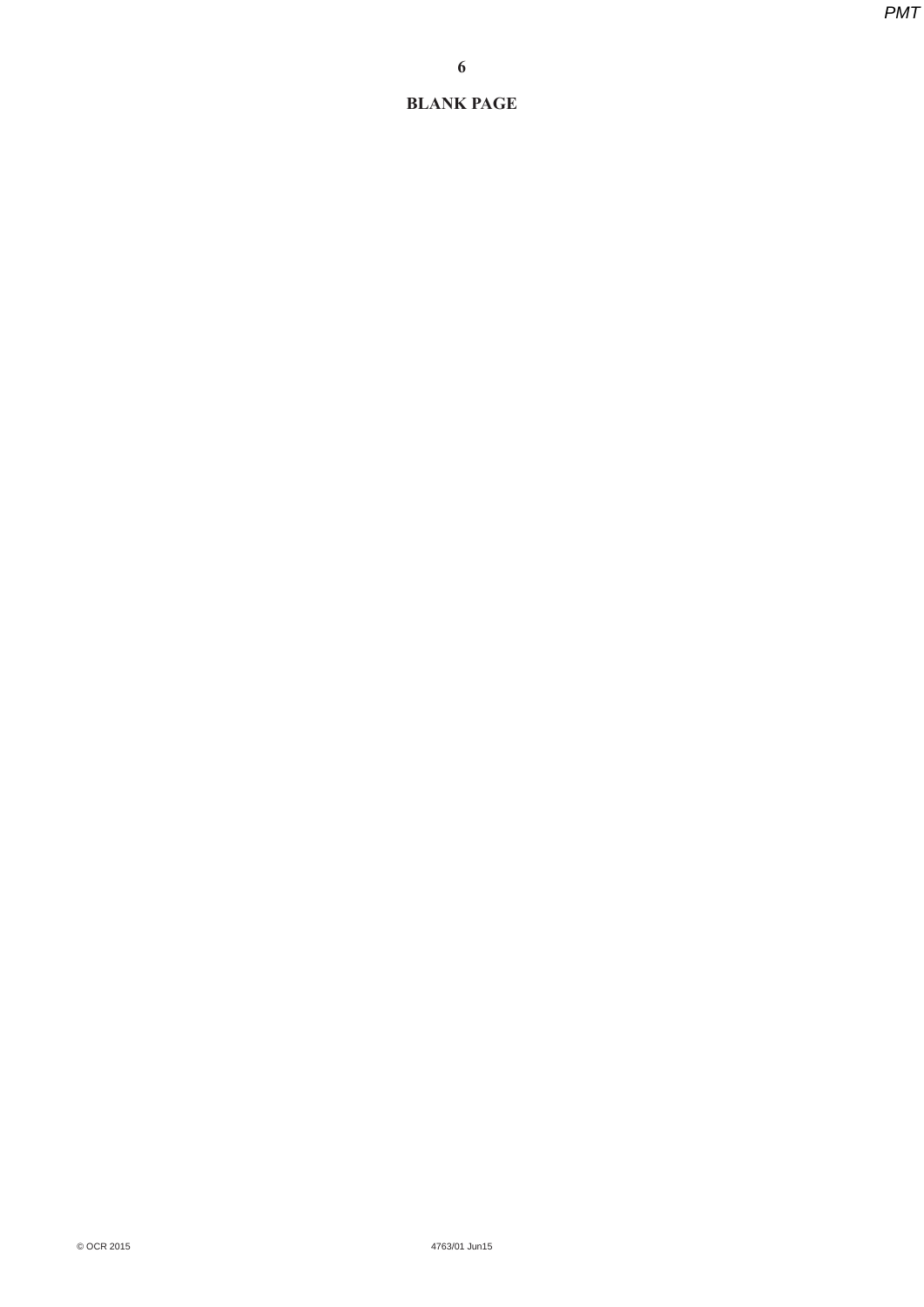### **BLANK PAGE**